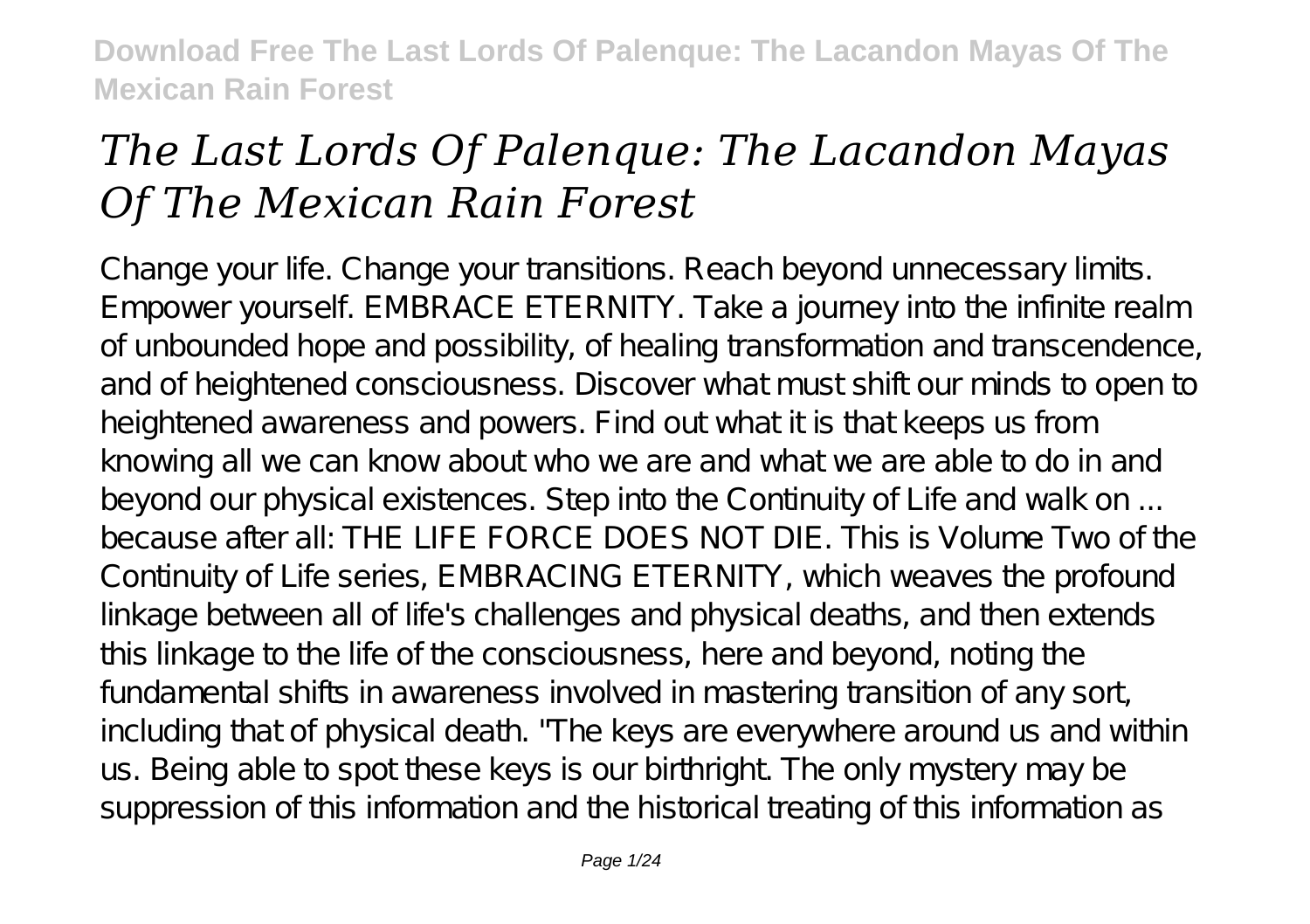something very special to which only a few are entitled." -- Dr. Angela deAngelis Analyzes contemporary Yucatecan and Chiapanecan Maya narratives. Recovering Lost Footprints, Volume 2 is an in-depth analysis of the sociohistorical conflict impacting Indigenous communities in Latin America. Continuing the project he began in volume 1, Arturo Arias analyzes contemporary Peninsular and Chiapanecan Maya narratives. He examines the works of Yucatecan writers Jorge Cocom Pech, Javier Gómez Navarrete, Isaac Carrillo Can, and Marisol Ceh Moo. For Chiapas, Arias looks at the works of Tseltal novelist Diego Méndez Guzmán, Tsotsil short-story writer Nicolás Huet Bautista, and Tseltal narrative writer Josí as López Gómez. Arias problematizes the nature of Western modernity and the crisis of Western models of development in the present. By way of his analysis, he suggests that we are facing a historical impasse because we have neglected native knowledges that offer alternative codes of ethics and beingness that emerge from Indigenous cosmovisions. The text skillfully contributes to and strengthens debates between US-centered and Latin American cultural studies theorists, as well as the hemispheric expansion of Native American and Indigenous Studies. Recovering Lost Footprints, Volume 2 is inspired more by the past as it impinges upon a continuing, constantly expanding present Arias's reading of Maya literatures forces us to reconsider the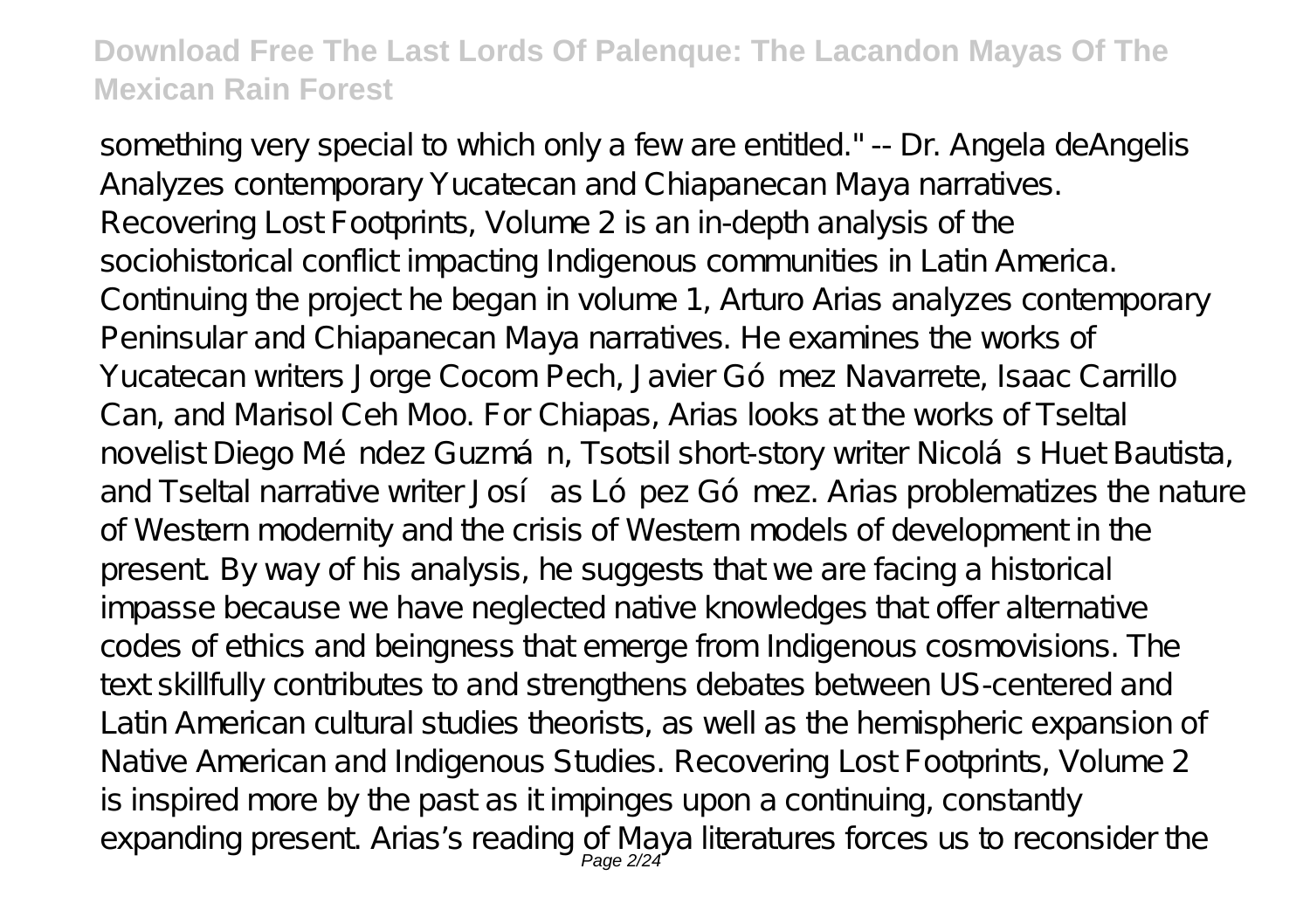space-time structure of Western thinking. Indeed, this book is intriguing precisely because it views literature from an Indigenous perspective, evidencing how that social space is full of multiple contrasting experiences and historical processes. "By drawing attention to the articulation between the contemporary literary production and its relationship to Mayan cosmovision in a broad sense, and focusing on the different traditions preserved through diverse languages and customs, this rich, comprehensive overview offers glimpses of a very different worldview." — Cynthia Margarita Tompkins, author of Affectual Erasure: Representations of Indigenous Peoples in Argentine Cinema

"A comprehensive collection of Lacandon Maya oral literature, including narratives, myths, songs, and ritual speech"--

Incisive historical and cultural essays illuminate lost Mayan civilizations and their modern descendants while lively reviews point out the best places to eat, drink, and stay in northern Mexico and the Yucatn Peninsula, Guatemala, Blize,

Honduras, and El Salvador. 57 maps. of color photos.

Other Septembers, Many Americas

The Rough Guide to the Maya World

Where the Sky Is Born

A Symposium at Dumbarton Oaks, 7th and 8th October 1994<br>Page 324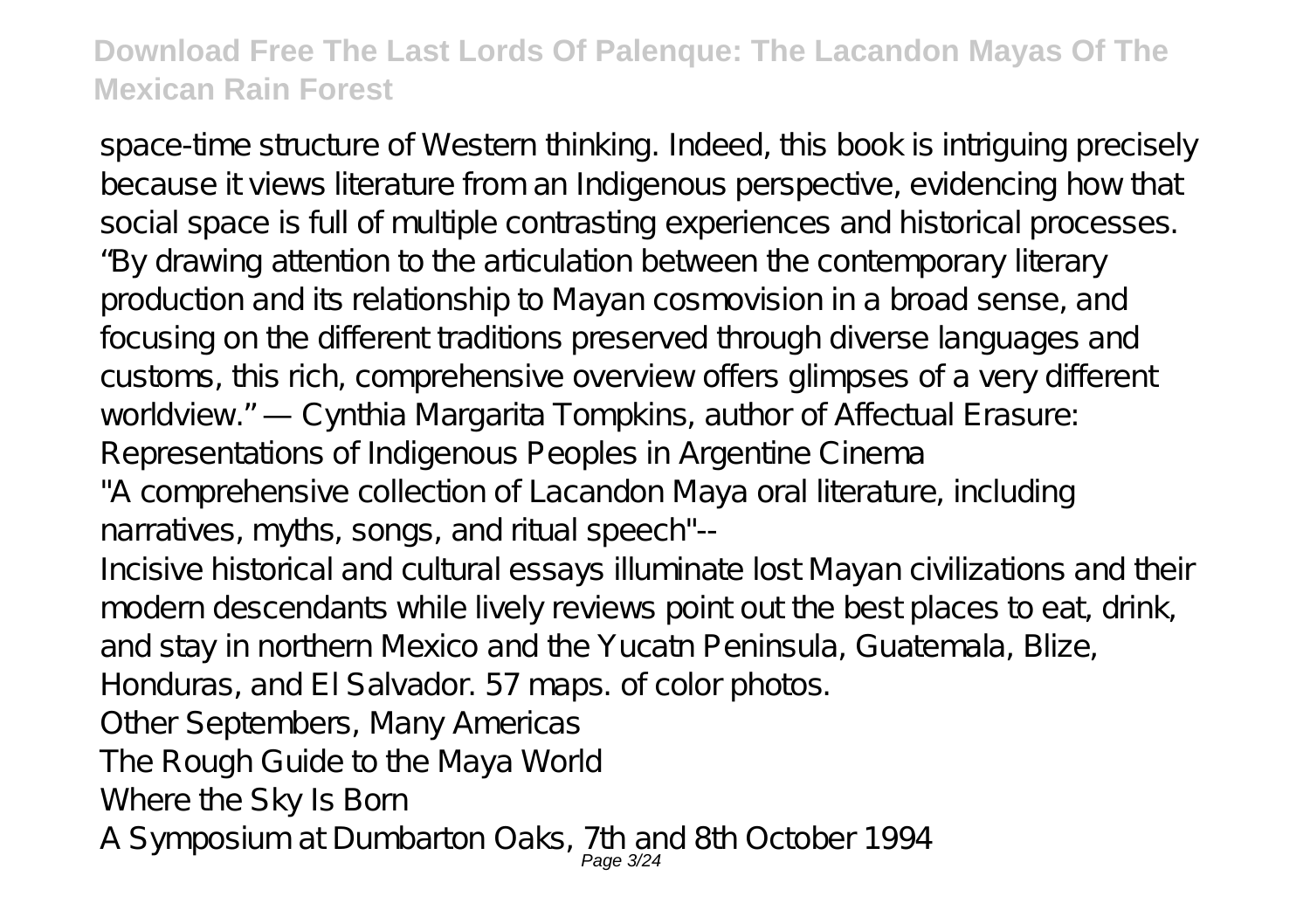Reinventing the Lacand—n

A Shaman's Call to Personal Change and the Transformation of Global Consciousness

Public Secrecy and the Labor of the Negative Midnight Sandwiches at the Mariposa Express

*This groundbreaking volume explores the capacity of Indigenous psychologies to counter the effects of longstanding colonization on traditional cultures and habitats. It chronicles the editor's extensive research in the Lacandon Rainforest in southern Mexico, illustrating respectful methodologies and authentic friendship—a decolonized approach by a committed scholar—and the concerted efforts of community members to preserve their history and heritage. Descriptions of collaborations among children, parents, students, and elders demonstrate the continued passing on of indigenous knowledge, culture, art, and spirituality. This richly layered narrative models cultural resilience and resistance in their transformative power to replace environmental and cultural degradation* Page 4/24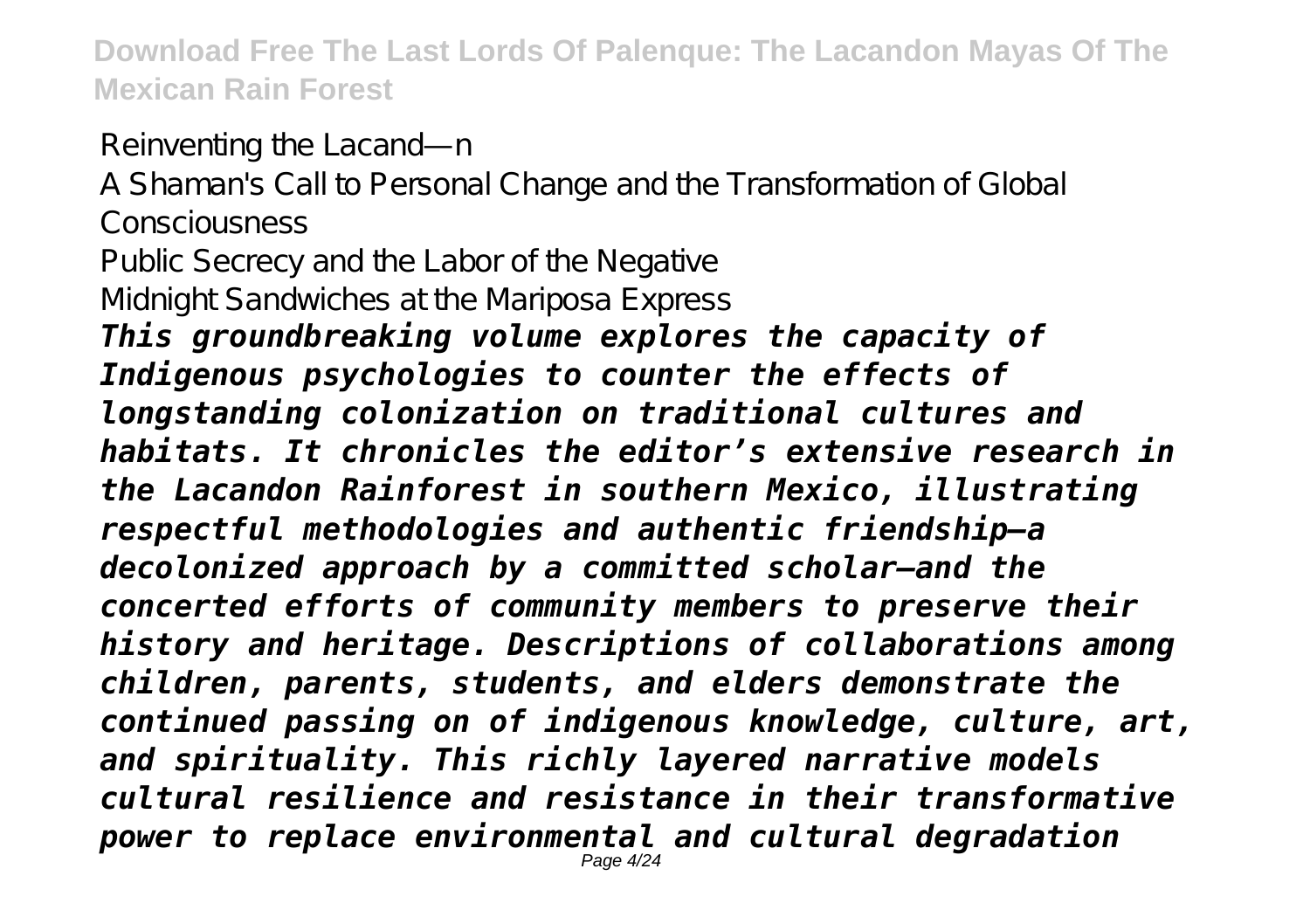*with co-existence and partnership. Included in the coverage: • Indigenous psychologies: a contestation for epistemic justice. • The ecological context and the methods of inquiry and praxes. • Environmental impact assessment of deforestation in three communities of the Lacandon Rainforest. • Public policy development for community and ecological wellbeing. • Oral history, legends, myths, poetry, and images. With stirring examples to inspire future practices and policies, Indigenous Psychologies in an Era of Decolonization will take its place as a bedrock text for indigenous psychology and community psychology researchers. It speaks needed truths as the world comes to grips with pressing issues of environmental preservation, restorative justice for marginalized peoples, and the waging of peace over conflict.*

*Powerful and passionate, Stolen Continents is a history of the Americas unlike any other. This incisive single-volume report tells the stories of the conquest and survival of five great American cultures — Aztec, Maya, Inca, Cherokee,*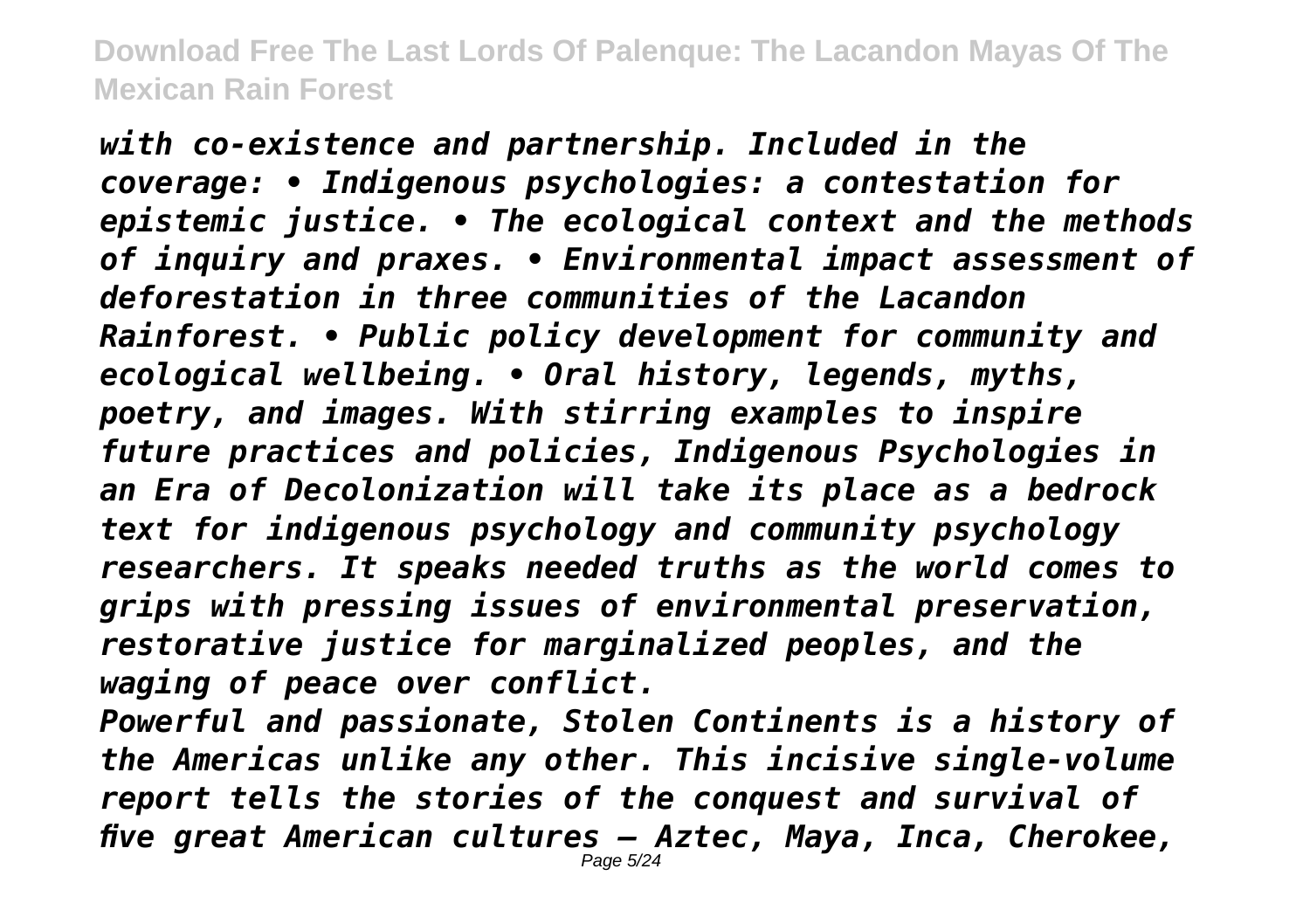*and Iroquois. Through their eloquent words, we relive their strange, tragic experiences — including, in a new epilogue, incidents that bring us up to the twenty-first century. Nine essays present traditional and modern Native American stories and narrative and analyze such aspects as circularity, perceptions of the environment, tricksters, comedy and tragedy, treaties, and tribal survival, sovereignty, and tradition. Annotation copyright by Book News, Inc., Portland, OR*

*The Decipherment of Ancient Maya Writing is an important story of intellectual discovery and a tale of code breaking comparable to the interpreting of Egyptian hieroglyphs and the decoding of cuneiform. This book provides a history of the interpretation of Maya hieroglyphs. Introductory essays offer the historical context and describe the personalities and theories of the many authors who contributed to the understanding of these ancient glyphs. The Global Consequences of Local Contradictions Five Hundered Years of Conquest and Resistance in the* Page 6/24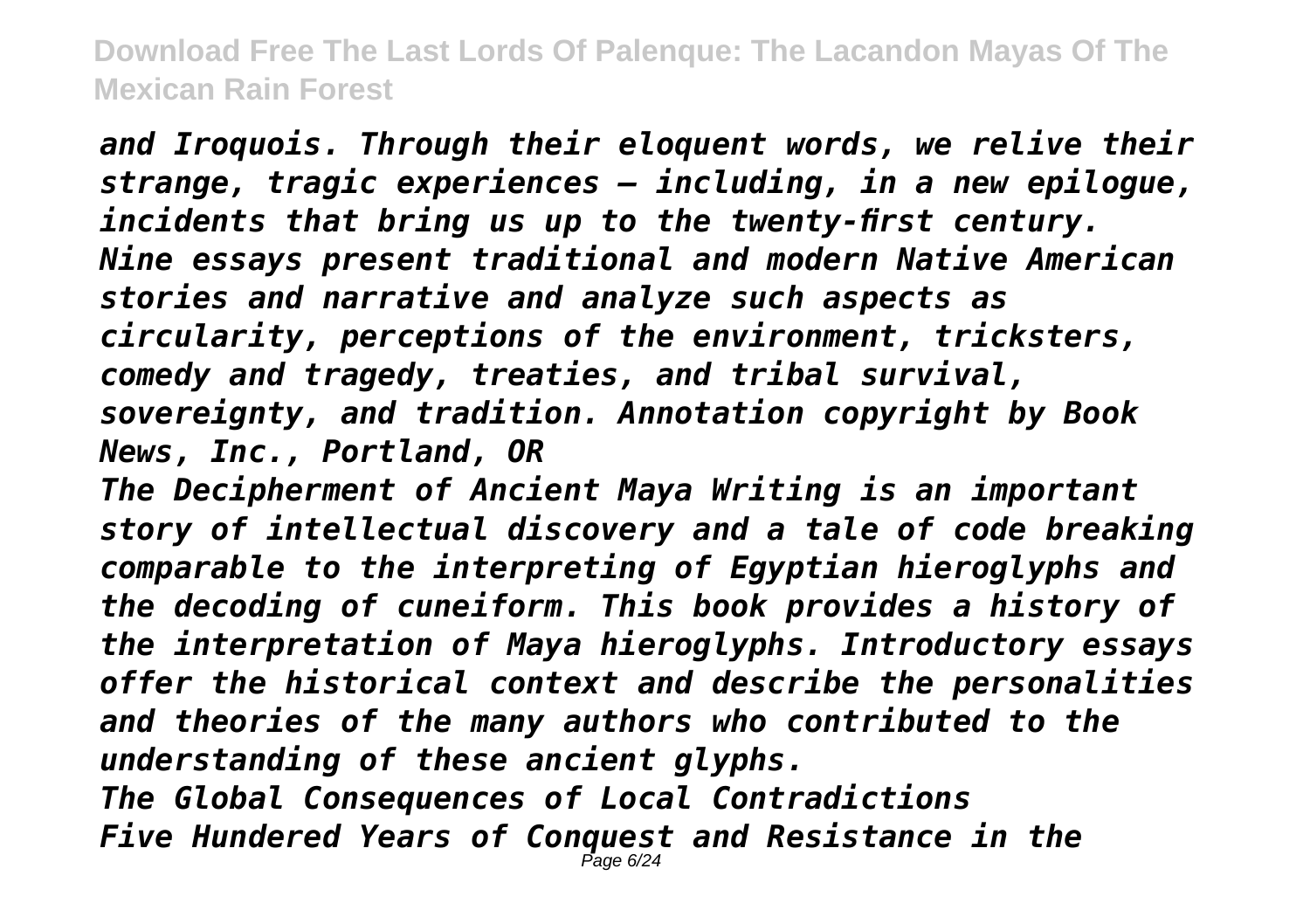*Americas A Mayan Midwife and Town The Survival of American Indian Life in Story, History, and Spirit Genre, Discourse, and Poetics in Contemporary, Colonial, and Classic Maya Literature The Guatemalan Tragedy Selected Provocations, 1980-2004 One Woman's Journey Among the People of the Rainforest* Spanning the years of civil war in Guatemala, Unfinished Conquest portrays an embattled country facing the third cycle of a conquest that began when the conquistadors arrived in the sixteenth century. As personal narrative weaves with reportage and oral testimony, we meet the victims, champions, and villains of a society torn apart by violence and injustice. McConahay draws upon her three decades of traveling and living in Central America's remote landscapes to create a fascinating chronicle of the people, politics, archaeology, and species of the Central American rainforest, the cradle of Maya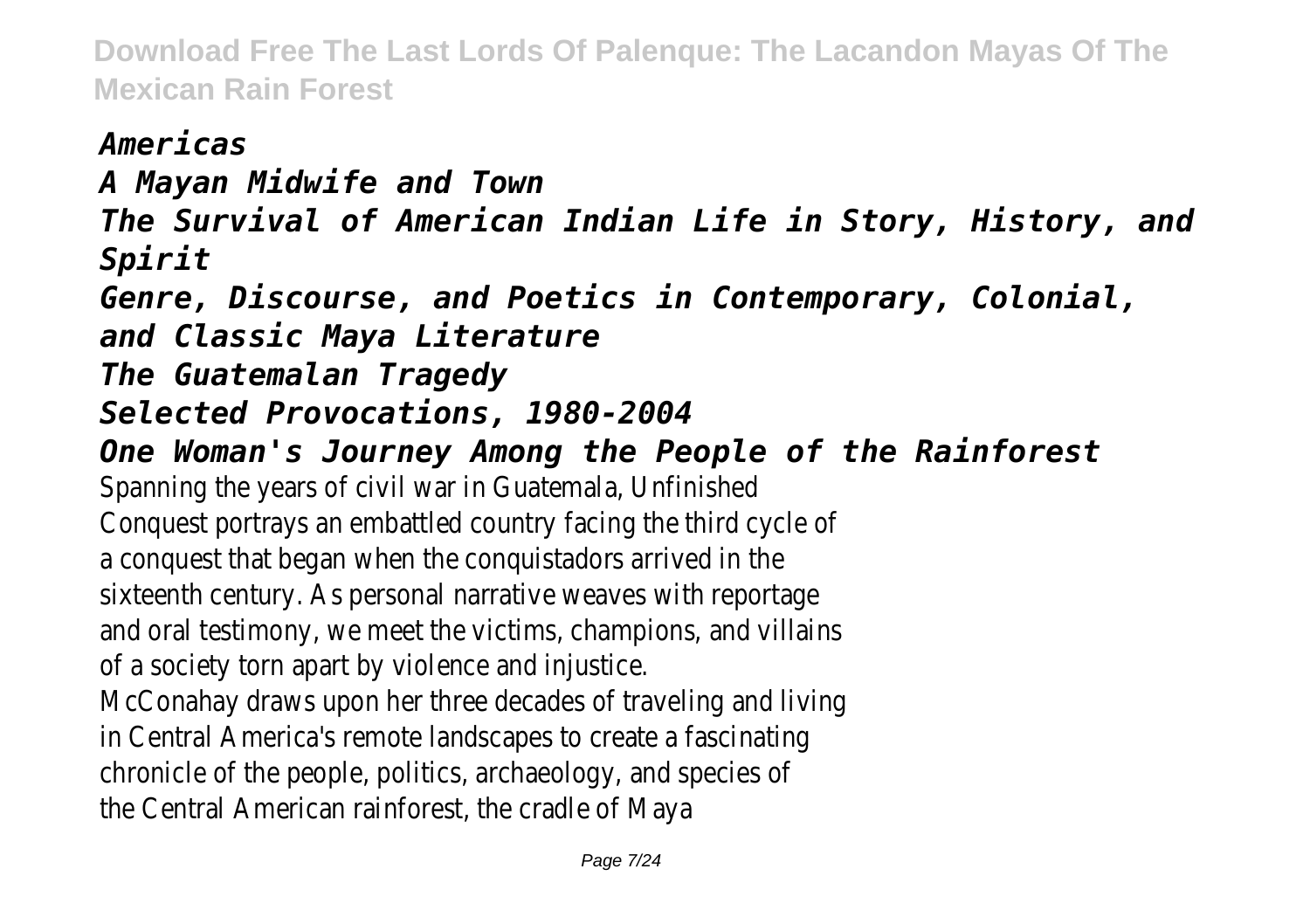civilization.Captivated by the magnificence and mystery of the jungle, the author brings to life the intense beauty, the fantastic locales, the ancient ruins, and the horrific violence. She witnesses archaeological discoveries, the transformation of the Lacandon people, the Zapatista indigenous uprising in Mexico, increased drug trafficking, and assists in the uncovering of a war crime. Over the decades, McConahay has witnessed great changes in the region, and this is a unique tale of a woman's adventure and the adaptation and resolve of a people--From publisher description.

In this volume, thirteen anthropological archaeologists working in historical time frames in Mesoamerica, including editors Susan Kepecs and Rani Alexander, break down the artificial barrier between archaeology and history by offering new material evidence of the transition from native-ruled, prehispanic society to the age of Spanish administration. Taken together, the chapters contained herein cover most of the key Mesoamerican regions that eventually came under Spanish control. The authors bring new empirical information to bear on the problem of how prehispanic social, political, and economic organization were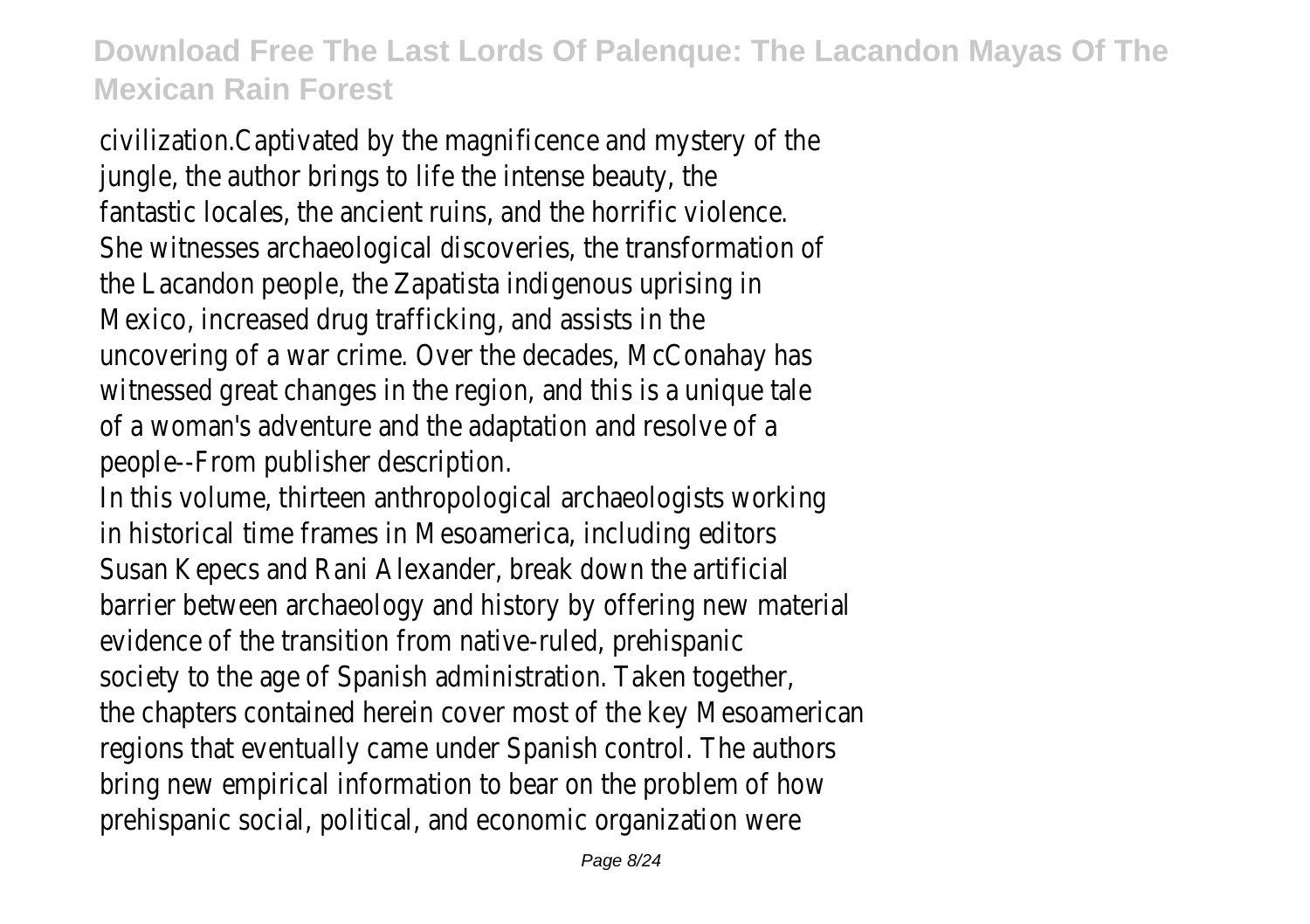transformed, as independent Maya kingdoms, the Aztec empire (with its client states), the Tarascans, and other more distant polities once linked through the macroregional economic web of the Postclassic period were forcibly incorporated into Spains transatlantic domain. The complex processes of multidirectional interaction and culture contact among Mesoamericans and Europeans are colored by cultural diversity, culture clash, and varied responses ranging from accommodation to resistance to active rebellion. These case studies also illuminate how native organization altered the Spanish imperial process. Ultimately, this volume provides a link between past and present, since Mesoamerican peoples continue to negotiate the effects of globalization on their societies. Susan Kepecs is an honorary fellow in the department of anthropology at the University of Wisconsin-Madison. Rani T. Alexander is an associate professor in the department of sociology and anthropology at New Mexico State University, Las Cruces.Contributors: Thomas H. Charlton is professor ofanthropology, University of Iowa, Iowa City. Susan Toby Evans is professor of anthropology, Pennsylvania State University. Patricia Fournier Garca is professor of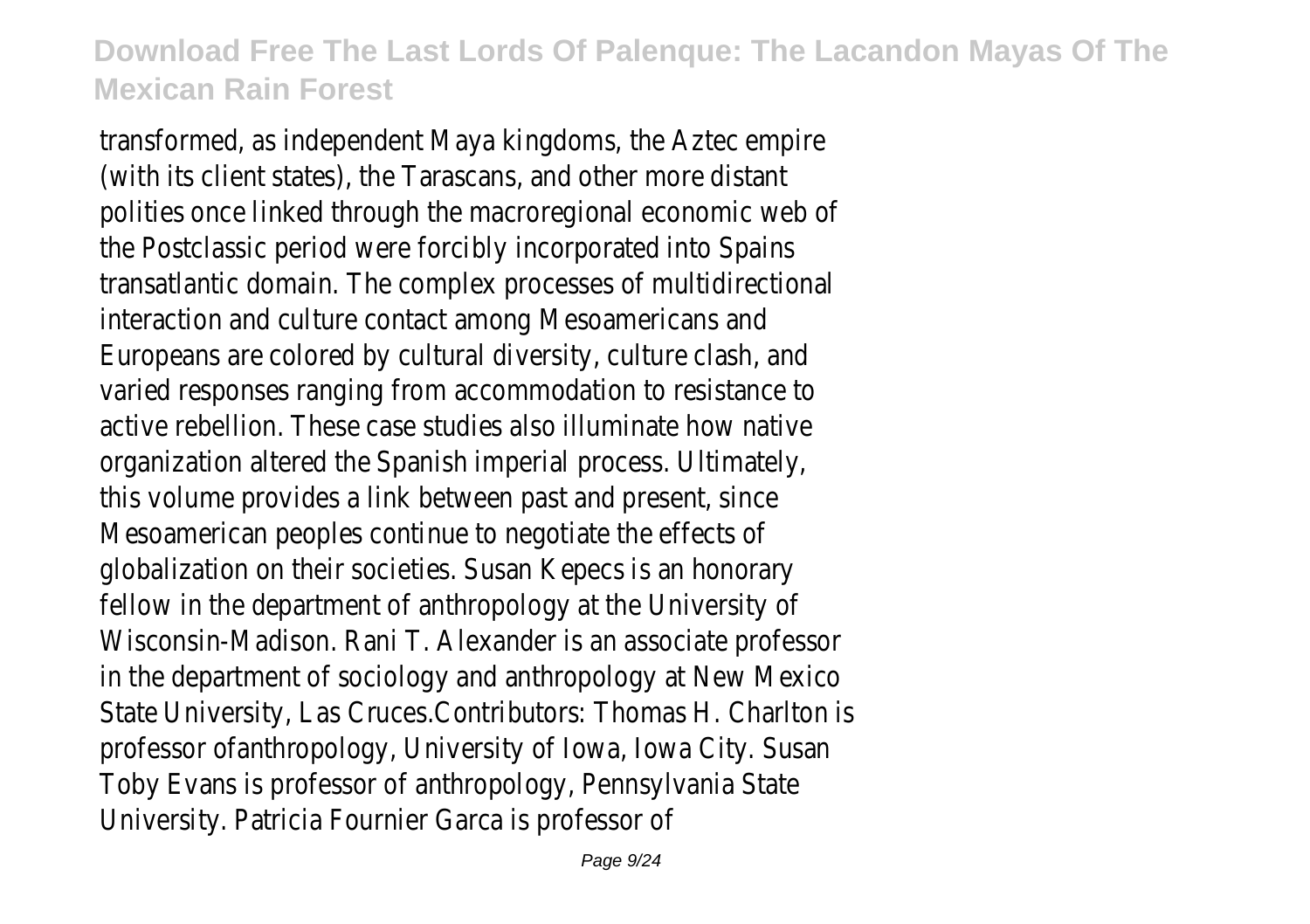anthropology, Escuela Nacional de Antropologa e Historia, Mxico, D.F. Janine Gasco is associate professor of anthropology, California State University-Dominguez Hills. Mark T. Lycett is research associate of anthropology, University of Chicago. Cynthia L. Otis Charlton is an independent scholar, Wellman, Iowa. Joel W. Palka is associate professor of anthropology, Latin American and Latino Studies, University of Illinois-Chicago. Helen Perlstein Pollard is professor of anthropology, Michigan State University. Don S. Rice is professor of anthropology, Southern Illinois University, Carbondale. Prudence M. Rice is professor of anthropology, Southern Illinois University, Carbondale. Enrique Rodrguez-Alegra is assistant professor of anthropology, University of Texas-Austin. Born with the destiny of becoming a Mayan sacred midwife, Chona P?rez has carried on centuries-old traditional Indigenous American birth and healing practices over her 85 years. At the same time, Chona developed new approaches to the care of pregnancy, newborns, and mothers based on her own experience and ideas. In this way, Chona has contributed to both the cultural continuities and cultural changes of her town over the decades.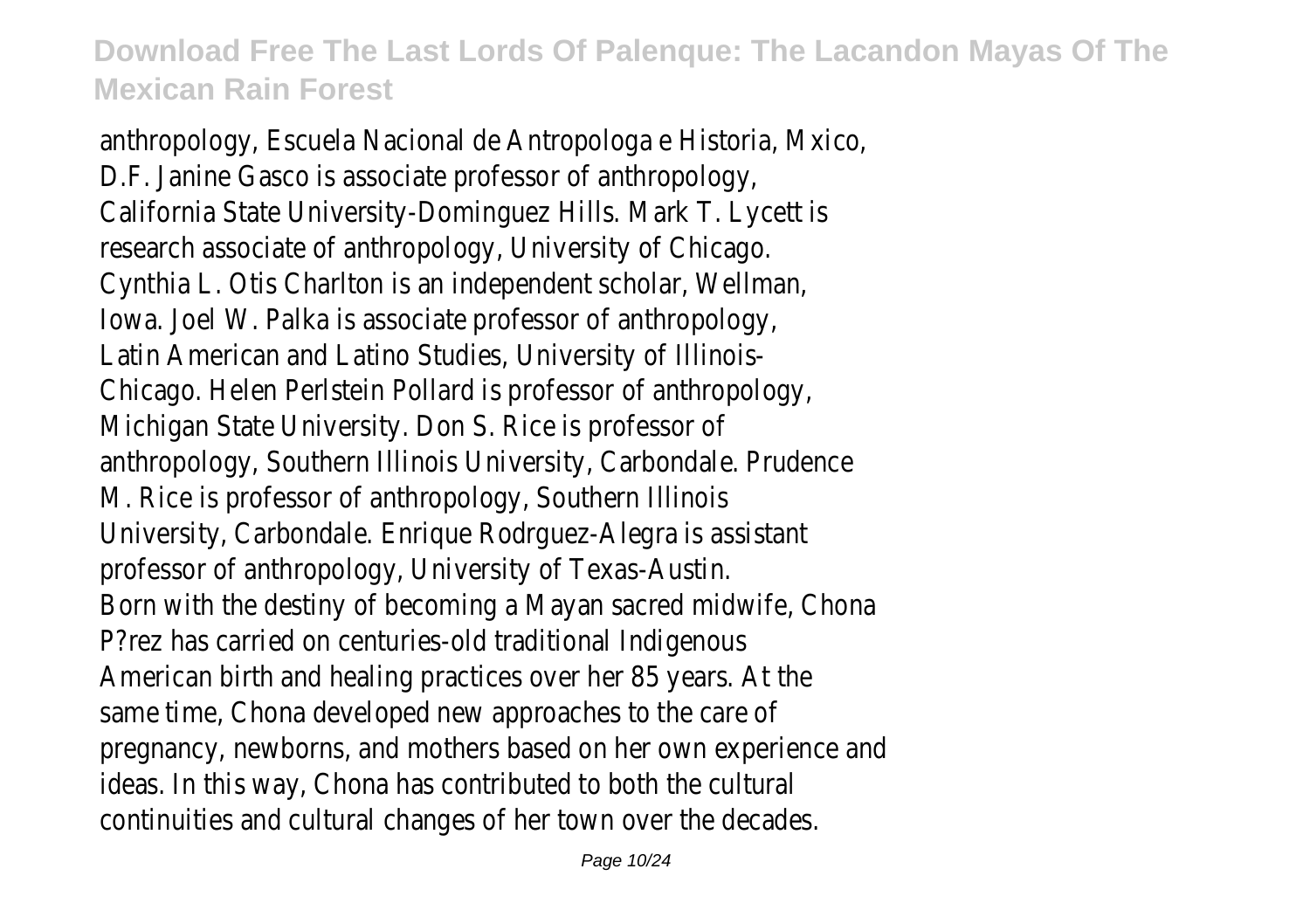In Developing Destinies, Barbara Rogoff illuminates how individuals worldwide build on cultural heritage from prior generations and at the same time create new ways of living. Throughout Chona's lifetime, her Guatemalan town has continued to use longstanding Mayan cultural practices, such as including children in a range of community activities and encouraging them to learn by observing and contributing. But the town has also transformed dramatically since the days of Chona's own childhood. For instance, although Chona's upbringing included no formal schooling, some of her grandchildren have gone on to attend university and earn scholarly degrees. The lives of Chona and her town provide extraordinary examples of how cultural practices are preserved even as they are adapted and modified. Developing Destinies is an engaging narrative of one remarkable person's life and the life of her community that blends psychology, anthropology, and history to reveal the integral role that culture plays in human development. With extensive photographs and accounts of Mayan family life, medical practices, birth, child development, and learning, Rogoff adeptly shows that we can better understand the role of culture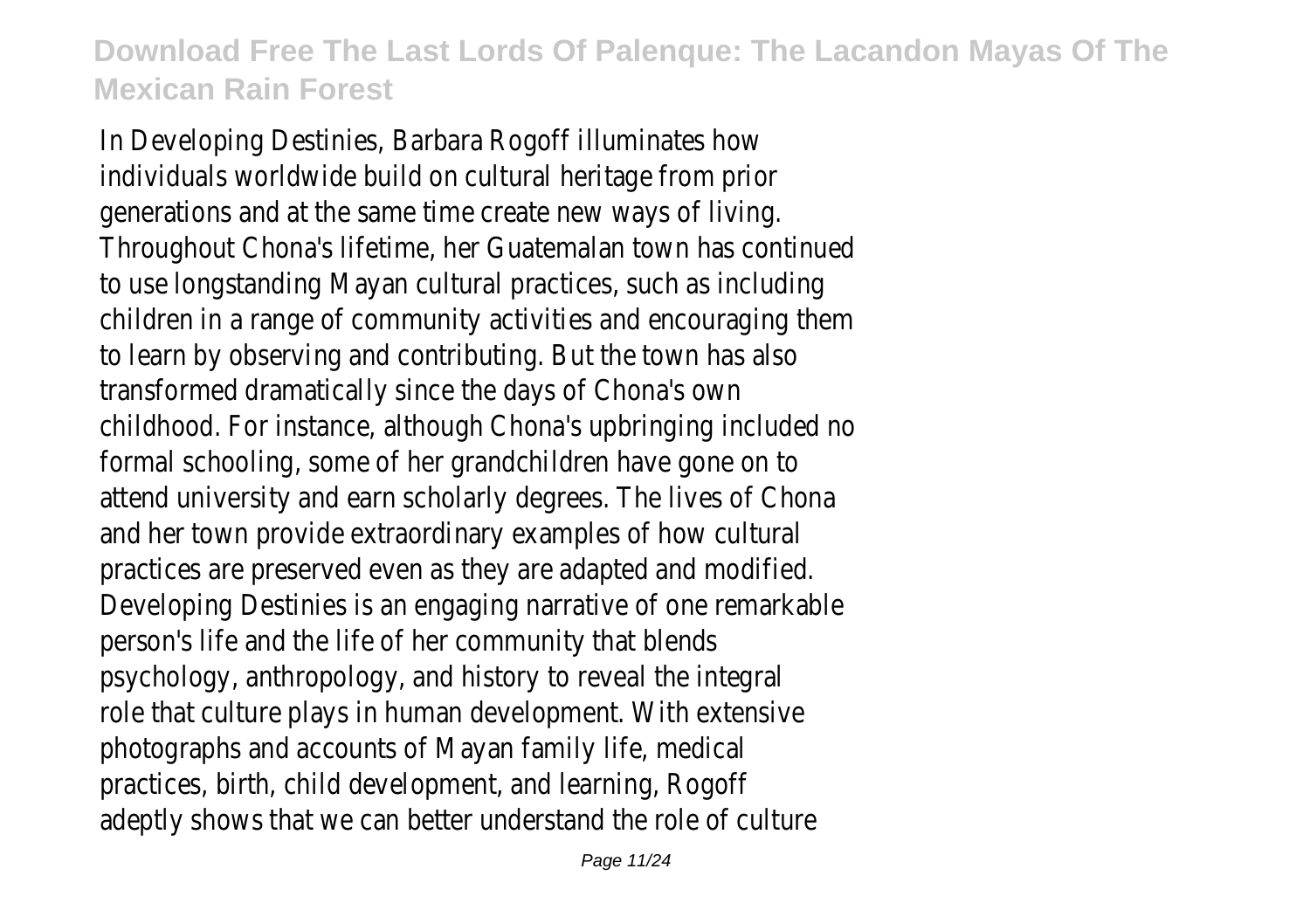in our lives by examining how people participate in cultural practices. This landmark book brings theory alive with fascinating ethnographic findings that advance our understanding of childhood, culture, and change. The Peppers, Cracklings, and Knots of Wool Cookbook Mayan Drifter My Monastery Is a Minivan Parallel Worlds Anthropological Filmmaking Where the Daily Is Divine and the Routine Becomes Prayer Indigenous Psychologies in an Era of Decolonization Feline Symbolism in the Americas This book is a state-of-the-art compilation of the latest information on ecosystem services of agroforestry. The last two decades have seen a surge in literature on the ecosystem services of sustainable agriculture practices, including that of agroforestry; however, compilation and synthesis of such information from agroforestry have been limited. This book fills that void by bringing in a number of experts from around the world. In addition to presenting the multiple dimensions of ecosystem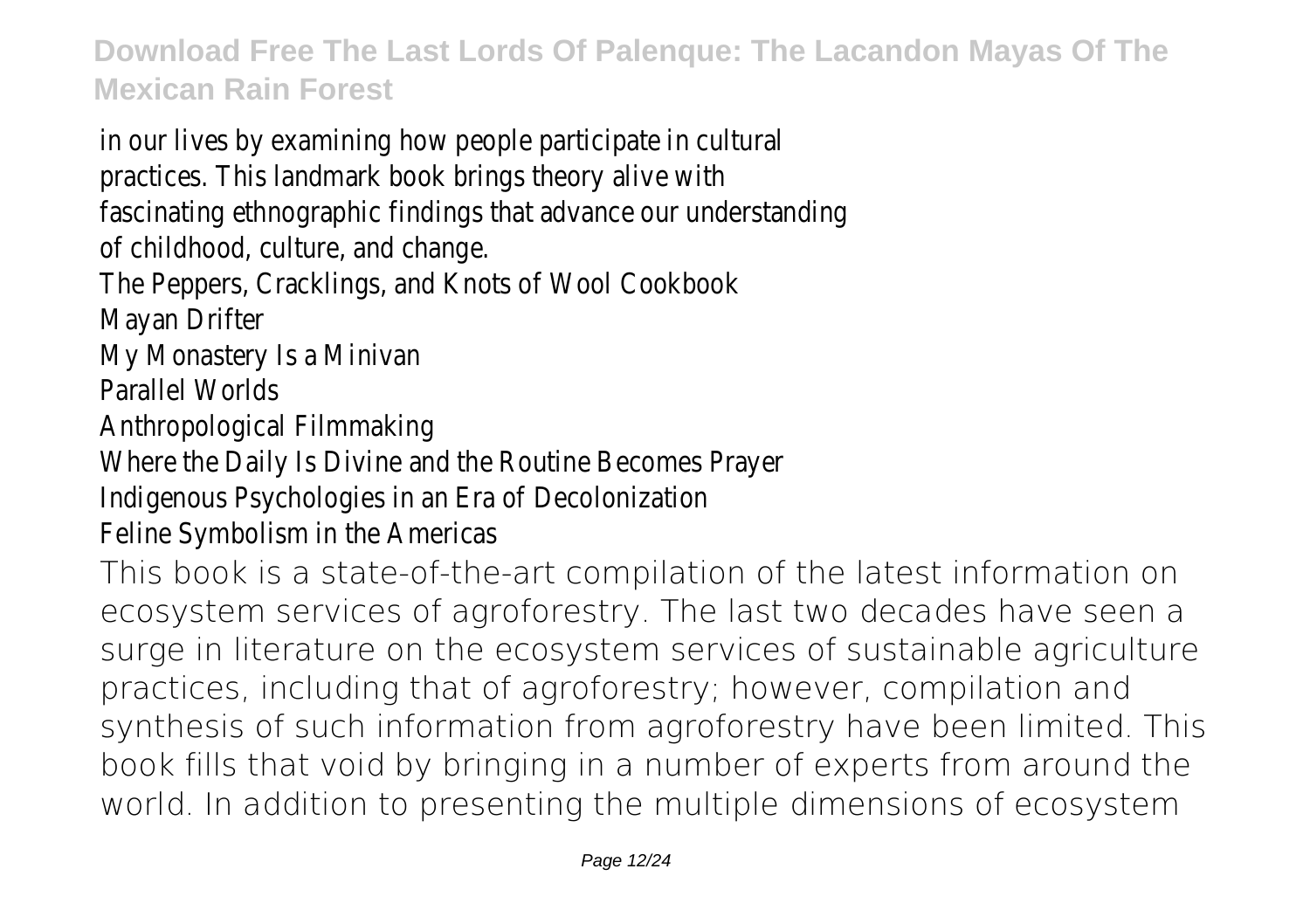services provided by major agroforestry practices, the book also offers case studies from both tropical and temperate regions of the world. Information from this book can be used to design land management practices for climate change mitigation, ecosystem benefits, agricultural productivity and sustainability, and for survival and profitability of family farms and to conserve biodiversity. While synthesizing information of the biophysical aspects of ecosystem services, the book also outlines the socioeconomic and policy dimensions, including appropriate incentive models to enhance adoption of agroforestry so that society at large can enjoy these important benefits.

This important new book offers an introduction to Heidegger's phenomenology of perception, interpreting and explaining five key words, 'Sein', 'Dasein', 'Ereignis', 'Lichtung', and 'Geschick'. David Kleinberg-Levin argues that, besides preparing the ground for a major critique of metaphysics and the Western world, Heidegger's phenomenology of perception lays the groundwork for understanding perception—in particular, seeing and hearing, as capacities the historical character of which is capable of overcoming and significantly Page 13/24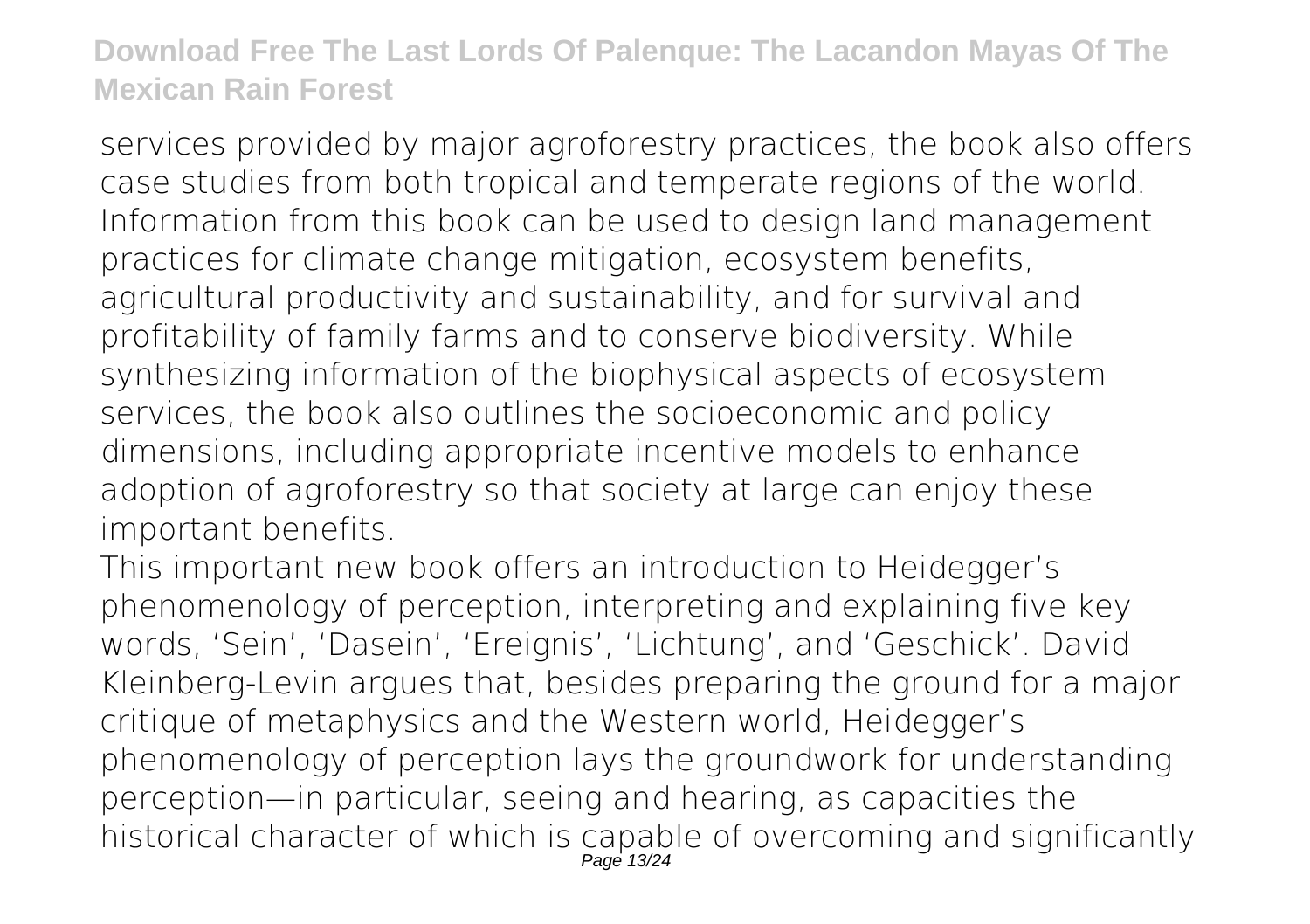ameliorating the most menacing, most devastating features of the Western world that Heidegger subjected to critique. He proposes that the development of these capacities is not only a question of learning certain skills, but also a question of learning new character and that Heidegger's critique of the Western world suggests ways in which we might learn and develop new, more sensitive, poetic and mindful ways of relating to the perceived world.

"Let me tell you, America, of the hopes I had for you," Dorfman writes after the fall of the Twin Towers, remembering back to an earlier September 11 in 1973, when he was on the staff of Salvador Allende, then president of Chile, the day he was removed from office and murdered in a coup in which the U.S. government was complicit. "Beware the plague of victimhood, America . . . Nothing is more dangerous than a giant who is afraid." Included in Other Septembers, Many Americas are major essays about the America south of the border, exploring the ambiguous relationship between power and literature and touching on topics as diverse as bilingualism, barbarians, and video games. In the essay "A Different Drum," Dorfman asks, "Isn't it time, as war approaches yet again, to tell each other stories of peace<br>Page 14/24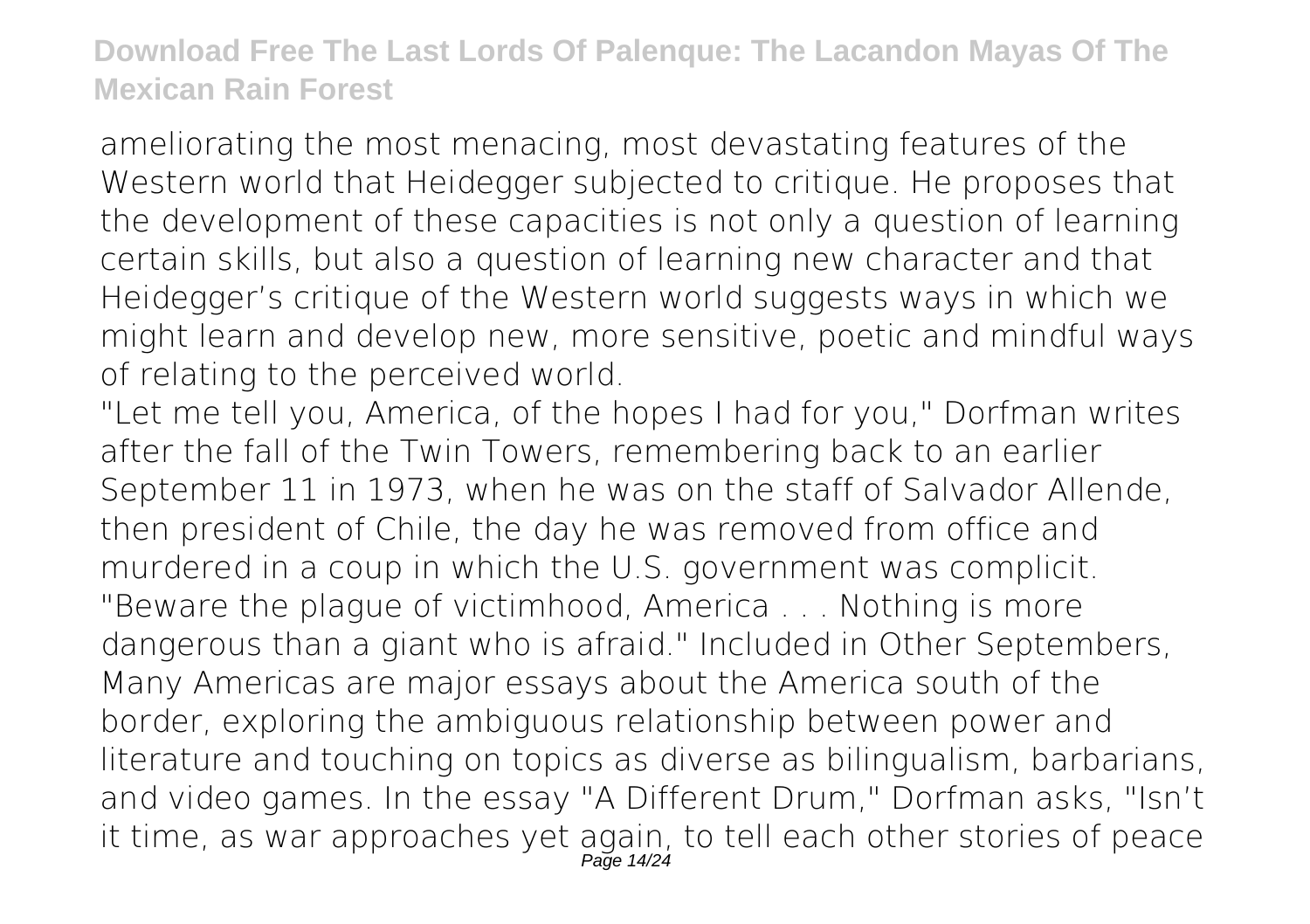over and over again?" Over and over in these jewel-like essays, his best shorter work of the last quarter-century, Dorfman weaves together sentiment and politics with his sense of the larger historical questions, reminding Americans of our unique role in the world, so different from the one put forward by the current administration: the power to resist and to imagine.

A collection of comic strips by Robert Harvey that feature Gordo. Subaltern Representations in the Rain Forest of Chiapas

The Last Lords of Palenque

Maya Roads

A Novel

The Cross and the Pear Tree

Stolen Continents

Contemporary Maya Narratives

Unfinished Conquest

In a variety of narrative voices, poems, and a play, set at different times in history, the author presents a journey to the Maya Lowlands of Chiapas on a quest for his Indio heritage and a vision of the multicultured identity emerging in America, envisioning the disappearance of borders and evoking a fluid American self that needs no fixed identity or location.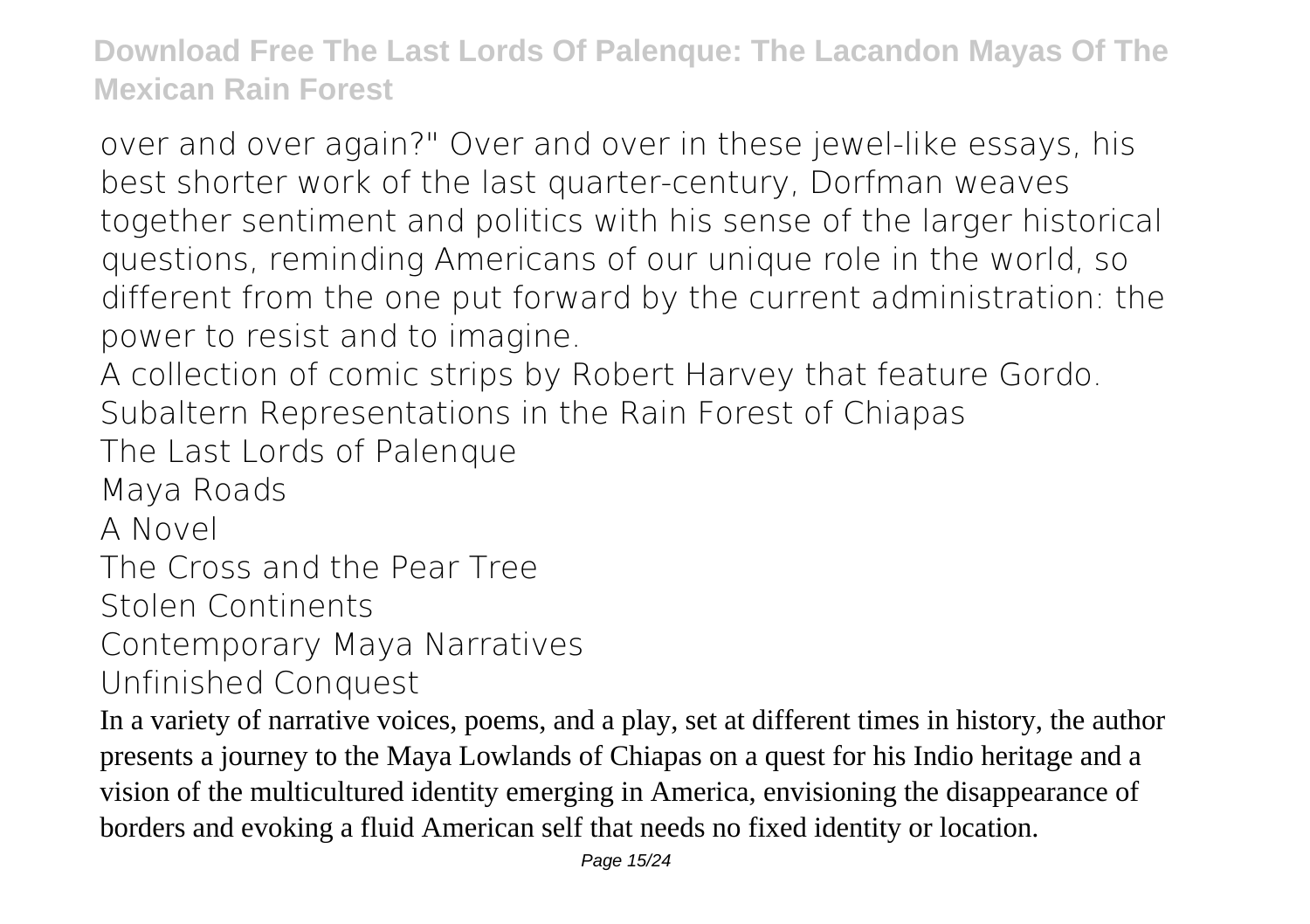The Book of the Fourth World offers detailed analyses of texts that range far back into the centuries of civilised life from what is now Latin- and Anglo-America. At the time of its 'discovery', the American continent was identified as the Fourth World of our planet. In the course of just a few centuries its original inhabitants, though settled there for millennia and countable in many millions, have come to be perceived as a marginal if not entirely dispensable factor in the continent's destiny. Today the term has been taken up again by its native peoples, to describe their own world: both its threatened present condition, and its political history, which stretches back thousands of years before Columbus. In order to explore the literature of this world, Brotherston uses primary sources that have traditionally been ignored because they have not conformed to Western definitions of oral and written literature, such as the scrolls of the Algonkin, the knotted strings (Quipus) of the Inca, Navajo dry-paintings and the encyclopedic pages of Meso-America's screenfold books.

Icons of Power investigates why the image of the cat has been such a potent symbol in the art, religion and mythology of indigenous American cultures for three thousand years. The jaguar and the puma epitomize ideas of sacrifice, cannibalism, war, and status in a startling array of graphic and enduring images. Natural and supernatural felines inhabit a shape-shifting world of sorcery and spiritual power, revealing the shamanic nature of Amerindian world views. This pioneering collection offers a unique pan-American assessment of the feline icon through the diversity of cultural interpretations, but also striking parallels in its associations with hunters, warriors, kingship, fertility, and the sacred nature of political power. Evidence is drawn from the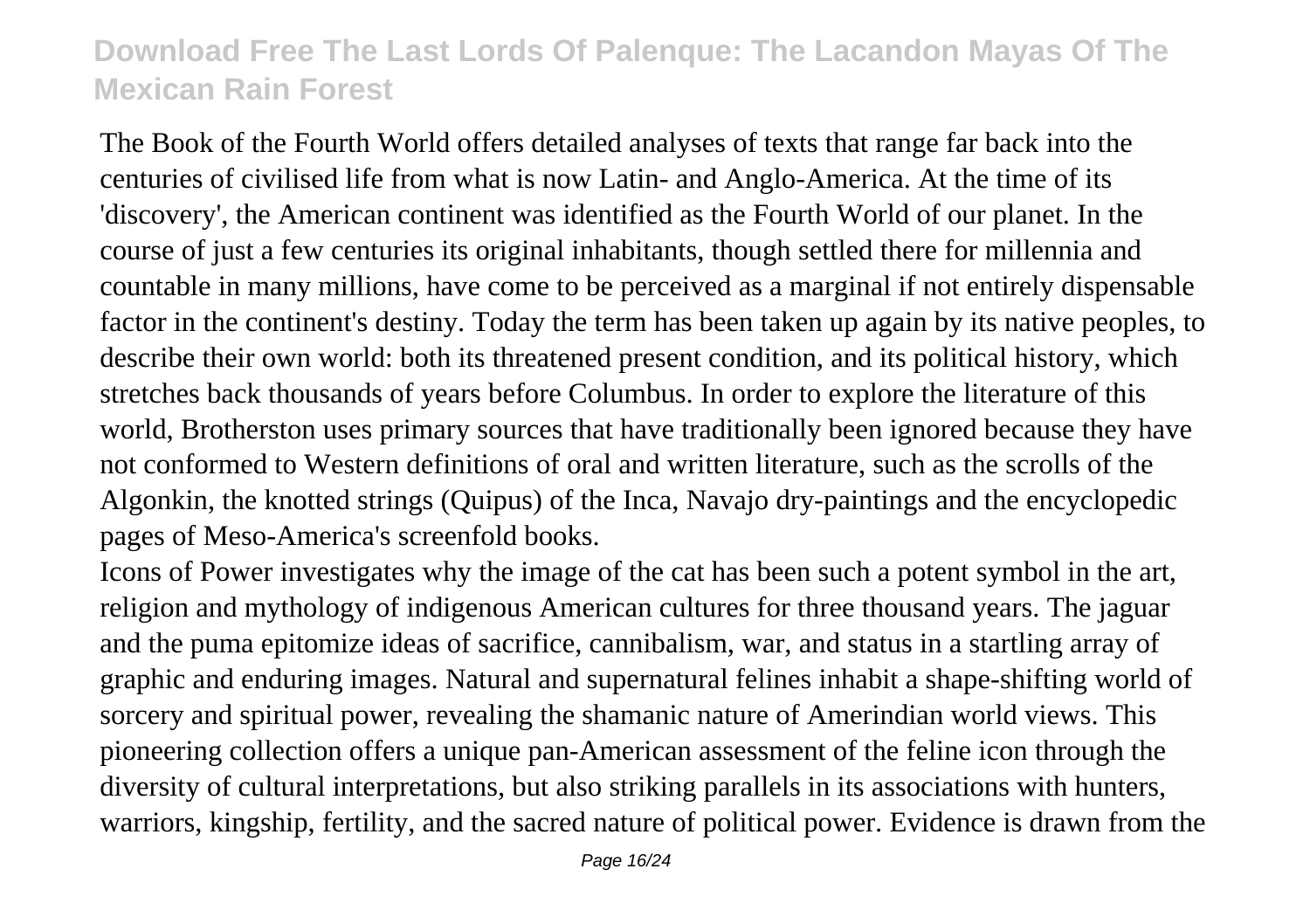pre-Columbian Aztec and Maya of Mexico, Peruvian, and Panamanian civilizations, through recent pueblo and Iroquois cultures of North America, to current Amazonian and Andean societies. This well-illustrated volume is essential reading for all who are interested in the symbolic construction of animal icons, their variable meanings, and their place in a natural world conceived through the lens of culture. The cross-disciplinary approach embraces archaeology, anthropology, and art history.

When the town of West Echevarria, N.J., prepares for its annual celebration of the town's founding, Trish Izquierdo, a young woman who devours travelogues, decides to make something of this small town, even if she has to recreate its history

Natural Resource-based Export Initiatives in Central America and the Caribbean

Icons of Power

The Postclassic to Spanish-era Transition in Mesoamerica

Deforestation and Reforestation in Namibia

Agroforestry and Ecosystem Services

The Decipherment of Ancient Maya Writing

Insights from Archaeology, History, and Ethnography

The Forest of the Lacandon Maya

Defacement asks what happens when something precious is despoiled. In specifying the human face as the ideal type for thinking through such violation, this book raises the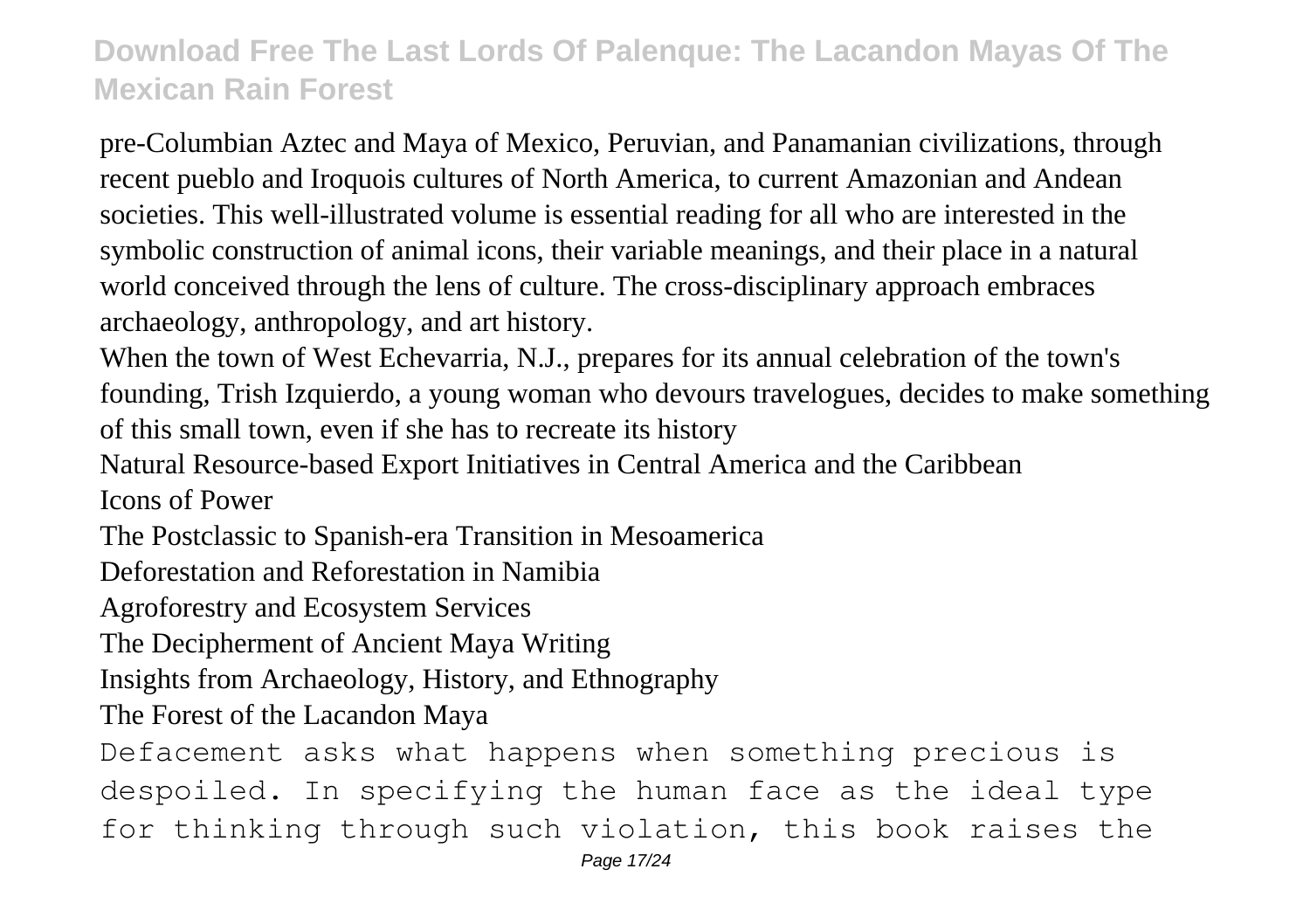issue of secrecy as the depth that seems to surface with the tearing of surface.

A groundbreaking treatment of heritage survival in African and African American cooking.

First Published in 1988. Routledge is an imprint of Taylor & Francis, an informa company.

A journalist and anthropologist describe their stay among a Mexican Indian tribe descended from the Maya and recount what they learned of the Indian's mythology and culture A Sephardic Journey

Heidegger's Phenomenology of Perception

An Encyclopedia Archaeological Perspectives Function and Meaning in Classic Maya Architecture Maya Pilgrimage to Ritual Landscapes Buried Roots and Indestructible Seeds *The Forest of the Lacandon Maya: An Ethnobotanical Guide, with active links to audio-video recordings, serves as a comprehensive guide to the botanical heritage of the northern Lacandones.*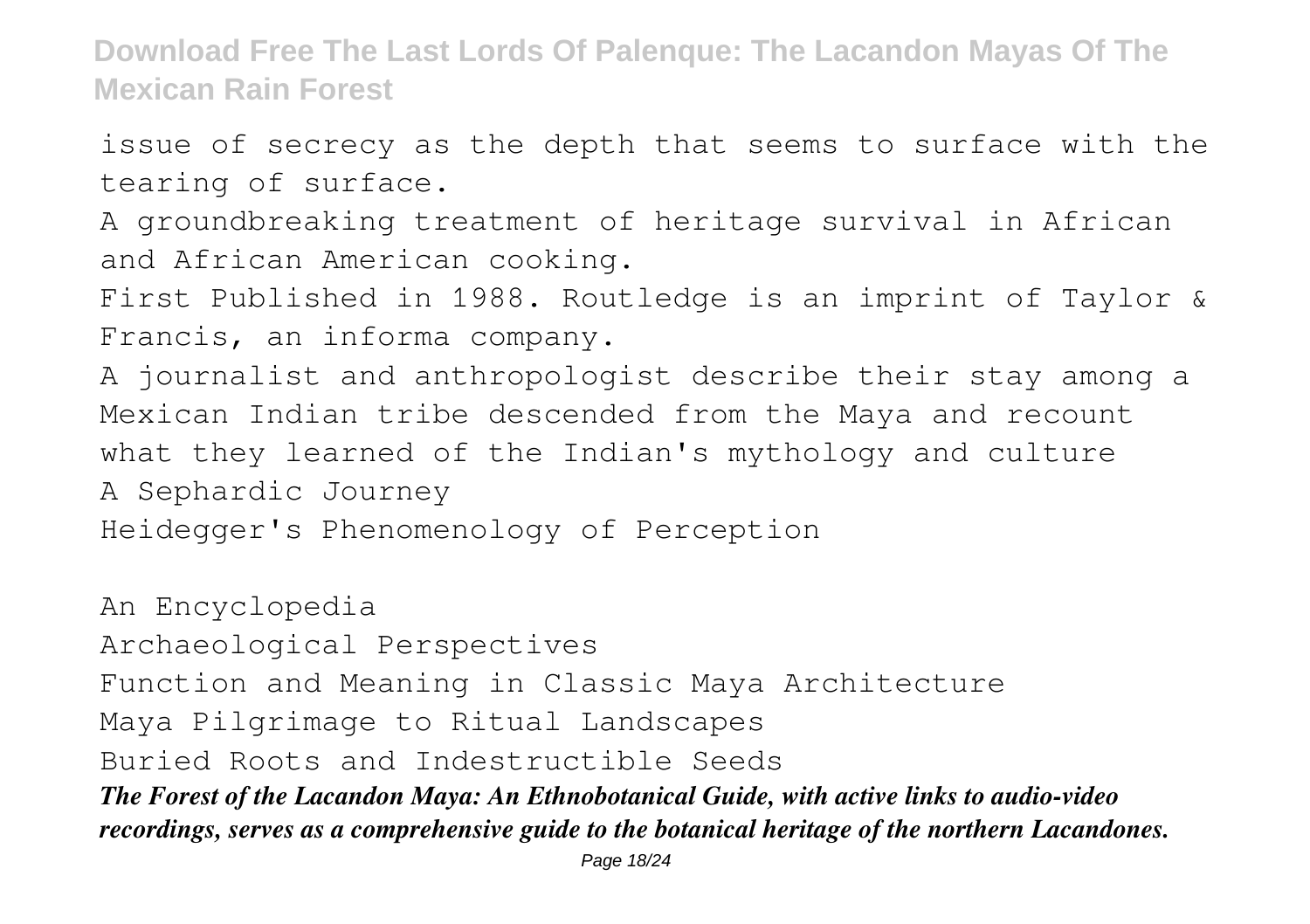*Numbering fewer than 300 men, women, and children, this community is the most culturally conservative of the Mayan groups. Protected by their hostile environment, over many centuries they maintain autonomy from the outside forces of church and state, while they continue to draw on the forest for spiritual inspiration and sustenance. In The Forest of the Lacandon Maya: An Ethnobotanical Guide, linguist Suzanne Cook presents a bilingual Lacandon-English ethnobotanical guide to more than 450 plants in a tripartite organization: a botanical inventory in which main entries are headed by Lacandon names followed by common English and botanical names, and which includes plant descriptions and uses; an ethnographic inventory, which expands the descriptions given in the botanical inventory, providing the socio-historical, dietary, mythological, and spiritual significance of most plants; and chapters that discuss the relevant cultural applications of the plants in more detail provide a description of the area's geography, and give an ethnographic overview of the Lacandones. Active links throughout the text to original audio-video recordings demonstrate the use and preparation of the most significant plants.*

*James Endredy, noted writer, teacher, and practitioner of shamanism, offers a unique perspective on 2012—a message of genuine hope for humankind. According to Endredy, "every human being can be a shrine of love, an altar of hope" during this time of shifting global consciousness and radical change. In this one-of-a-kind guide, Endredy consults the "First Shamans," Fire Spirit Tataiwari (Grandfather Fire) and Earth Spirit Nakawé (Grandmother Growth) for wisdom and guidance. Tataiwari and Nakawé reveal how the evolution of human consciousness, sustaining the earth, and our personal happiness and well-being are all connected. Beyond 2012 offers a wealth of practical ways for each of us to personally help spark the transformation of human consciousness. Learn how your positive actions—reciprocity, compassion, love, and respect for the essences and energies that* Page 19/24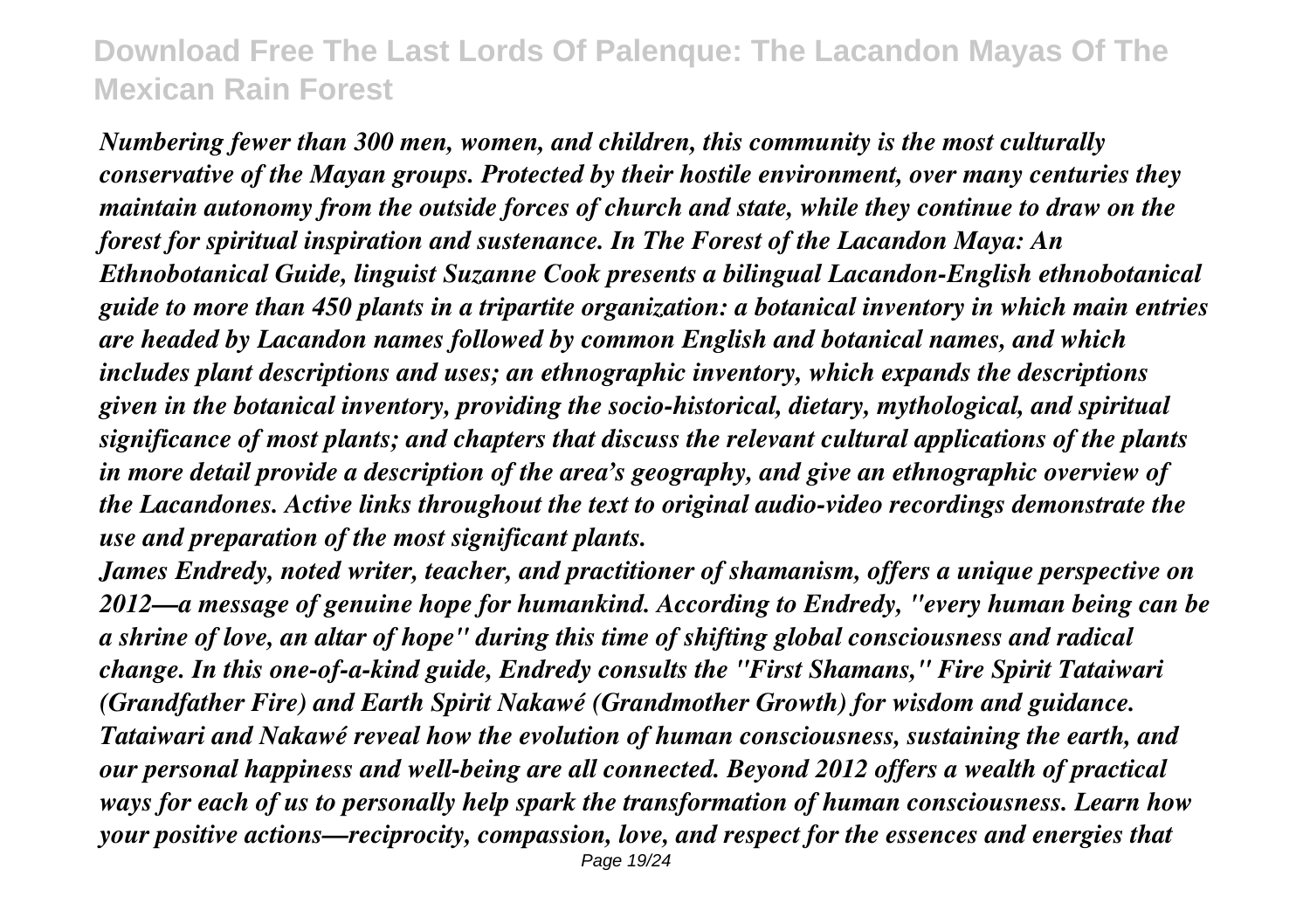*sustain life on our world—can help save the planet. —Awaken your "luminous" True Self by entering non-ordinary states of consciousness —Plant the seeds of transformation in global human consciousness —Amplify positive energy by building altars and making offerings —Reclaim, raise, and wisely use personal energy —Use a sacred calendar to gain a new understanding of the nature of time and our role as co-creators Praise: "A must-have book for customers interested in ecology and shamanic spirituality."—NEW AGE RETAILER*

*The journey of Jeanine Kitchel and her husband as they traveled to the Yucatan in 1985 and a decade later, left their Silicon Valley jobs to pursue a relaxed lifestyle in Puerto Morelos, a small fishing village on the Quintana Roo Coast south of Cancun.*

*Thirty-five entertaining and touching stories that show how family moments can bring the greatest spiritual rewards. We find everything we need for spiritual growth as we picnic with the children, go to the grocery store, and pick up the morning paper. The author's intimate approach invites us to recognize the grace that exists within our own lives. We needn't pull over and look for enlightenment; the divine is always present, even in the carpool lane.*

*Living in the Land of the Maya*

*Chicano Poet in the Lowlands of America*

*Beyond 2012*

*Archaeology of Ancient Mexico and Central America*

*Unauthorized Migration*

*The Lacandon Mayas of the Mexican Rain Forest*

*The New Indigenous Struggles in Mexico*

*Anthropological Perspectives on the Production of Film and Video for General Public Audiences* Page 20/24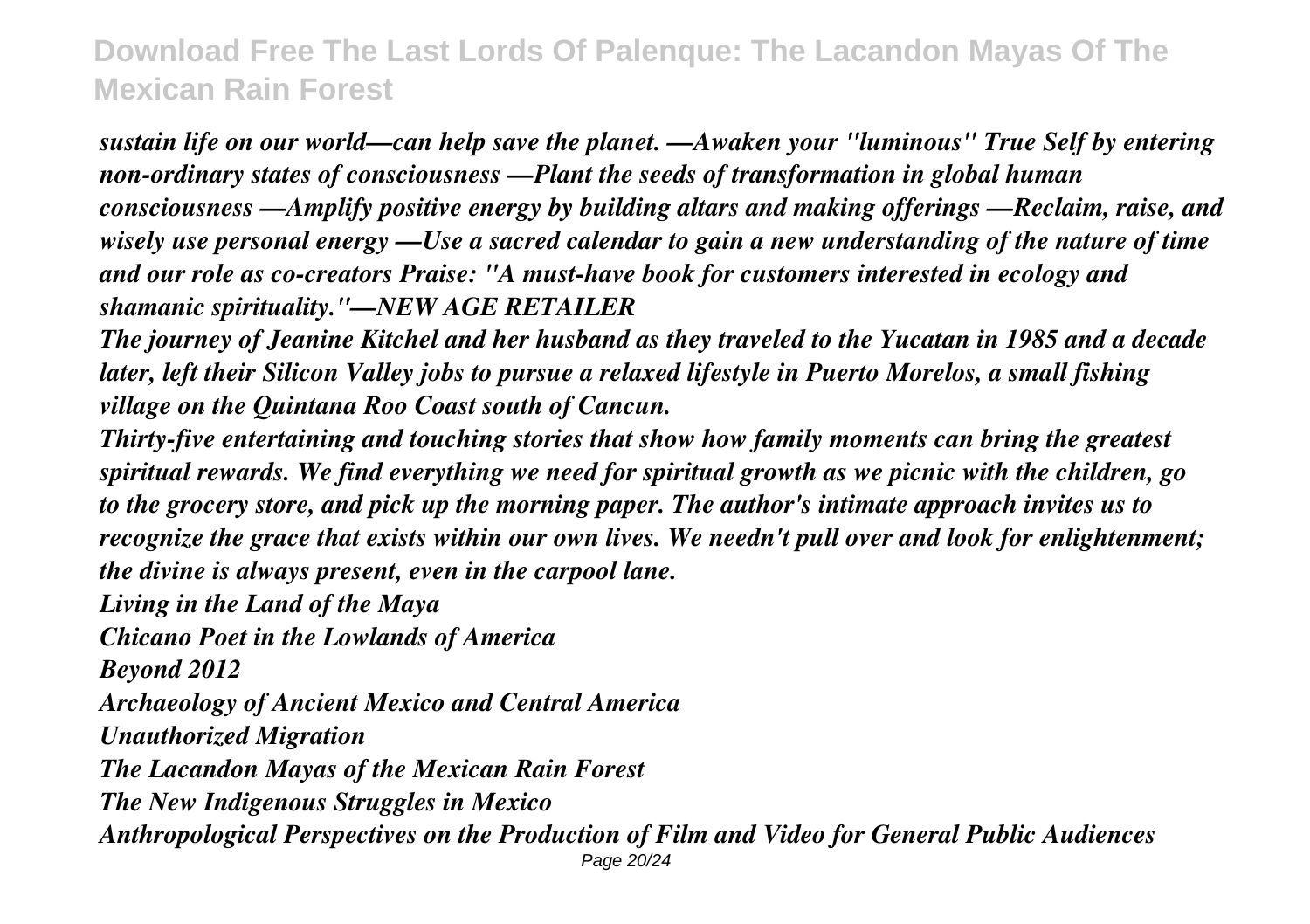Vividly depicts the grassroots struggles for land and local autonomy. Pilgrimage to ritually significant places is a part of daily life in the Maya world. These journeys involve important social and practical concerns, such as the maintenance of food sources and world order. Frequent pilgrimages to ceremonial hills to pay offerings to spiritual forces for good harvests, for instance, are just as necessary for farming as planting fields. Why has Maya pilgrimage to ritual landscapes prevailed from the distant past and why are journeys to ritual landscapes important in Maya religion? How can archaeologists recognize Maya pilgrimage, and how does it compare to similar behavior at ritual landscapes around the world? The author addresses these questions and others through cross-cultural comparisons, archaeological data, and ethnographic insights.

As Brian Gollnick reveals, the Zapatista communiques had deeper roots in the Mayan jungle than Westerners realized - and he points out that the very idea of the jungle is also deeply rooted, though in different ways, in the Western imagination."--BOOK JACKET.

North-central Namibia's history demonstrates how global models of environmental change give rise to contradictory interpretations that are not simply misreadings of the same process. The area experienced both dramatic deforestation and reforestation, suggesting the need for new and pluralistic approaches. Developing Destinies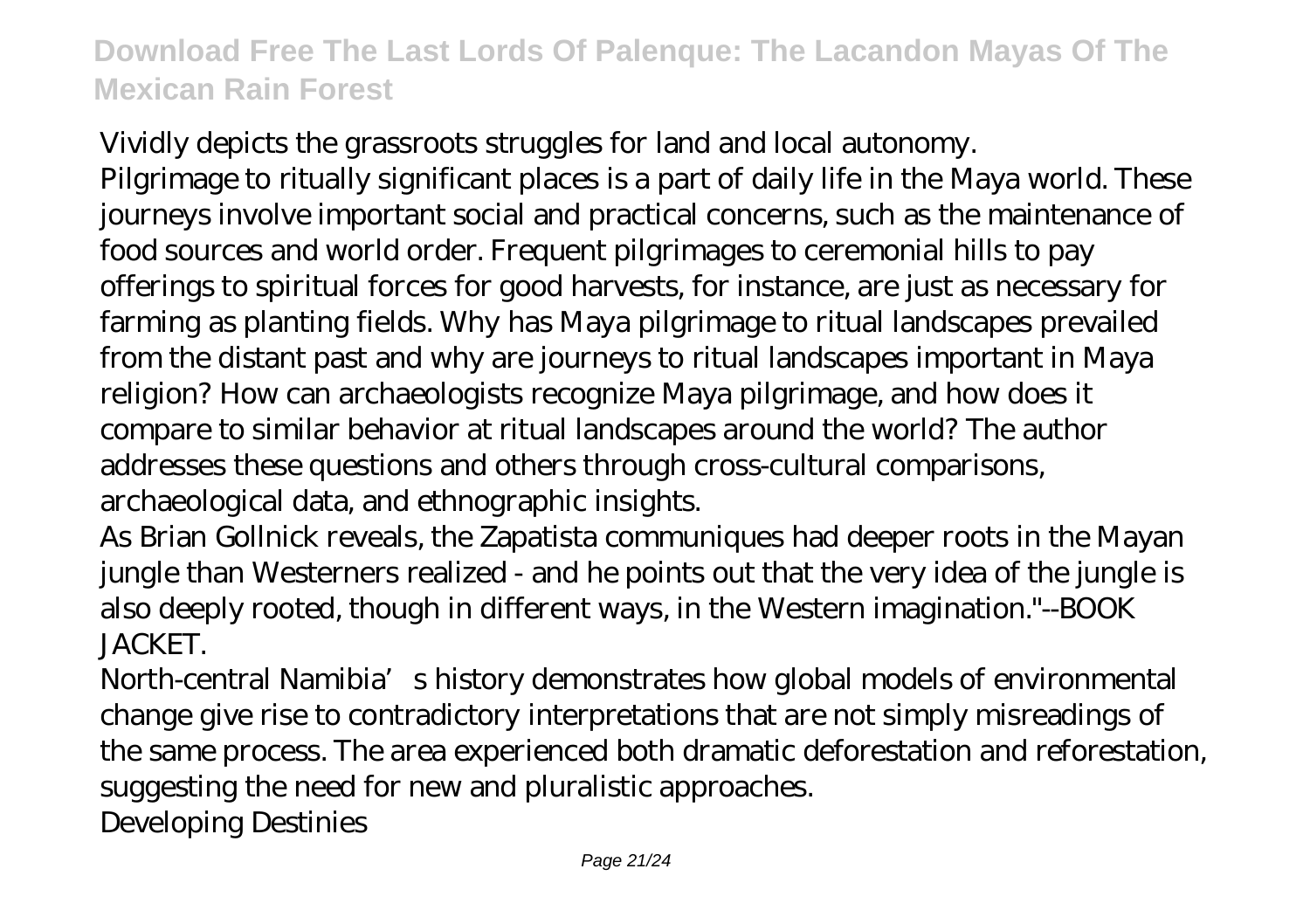Embracing Eternity The Global Migration of African Cuisine Homage to Chiapas Xurt'an Reading the Native Americas through their Literature

An Ethnobotanical Guide

**Defacement** 

First Published in 2001. Routledge is an imprint of Taylor & Francis, an informa company.

The Last Lords of PalenqueThe Lacandon Mayas of the Mexican Rain ForestUniv of California Press

Tracing the dramatic lives, through 500 years, of the old and distinguished Sephardic Jewish family from whom he is descended, Victor Perera brilliantly re-creates the history not only of his own people but of an entire culture. The story he tells begins in Spain in the fifteenth century, when the Sephardim are offered a choice of conversion, exile or death. It is the story of a richly flourishing tradition - intellectual, religious, worldly and spiritual - interrupted by massively cruel events; a story of persecution, escape and renewal, carrying us from the Iberian Peninsula across Europe to the Holy Land and Central America. And the Pere(i)ras whose lives we enter are both fascinating in themselves and emblematic of the Sephardic diaspora created by the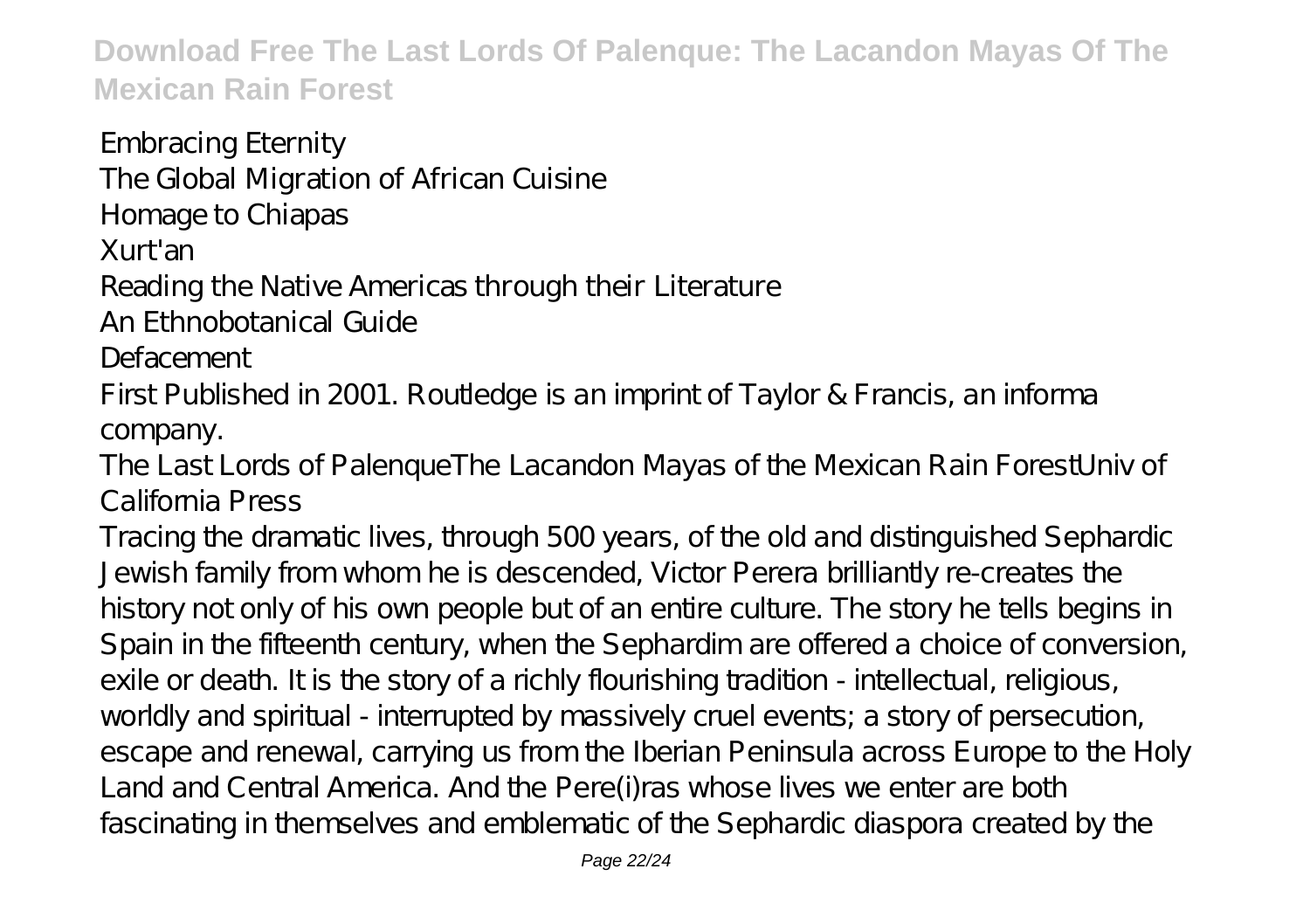Inquisition and the Expulsion - some of them, under threat of torture and execution, capitulating to the Cross or becoming Marranos, crypto-Jews who practiced their ancestral religion in secret; others remaining loyal to the pear tree that became their symbol and crest. Among the Marranos: Ana Pereira, a merchant's daughter, a Sephardic convert in Portugal who, at age fifteen, was sentenced to wear penitential raiment and undergo spiritual penances in prison, where, under torture, she incriminated fifteen of her close relations. Among the reclaimed: the fabulously wealthy magnate and author Abraham Israel Pereira, who participated in the excommunication of philosopher Baruch Spinoza; and the beautiful Maria Nunes, who was abducted to Shakespeare's England, and rejected the marriage proposal of a duke and Queen Elizabeth's entreaties on his behalf, marrying instead a cousin in Amsterdam's first Jewish wedding. In nineteenth-centuryFrance we follow the meteoric rise of the brothers Emile and Isaac Pereire, who founded the French railroads and the Credit Mobilier banking system. Over the centuries, the stories of Pereras in all walks of life among them rabbis and Kabbalistic scholars in the Holy Land - unfold Despite recent developments in epigraphy, ethnopoetics, and the literary investigation of colonial and modern materials, few studies have compared glyphic texts and historic Maya literatures. Parallel Worlds examines Maya writing and literary traditions from the Classic period until today, revealing remarkable continuities across time. In this volume, contributions from leading scholars in Maya literary studies examine Maya discourse